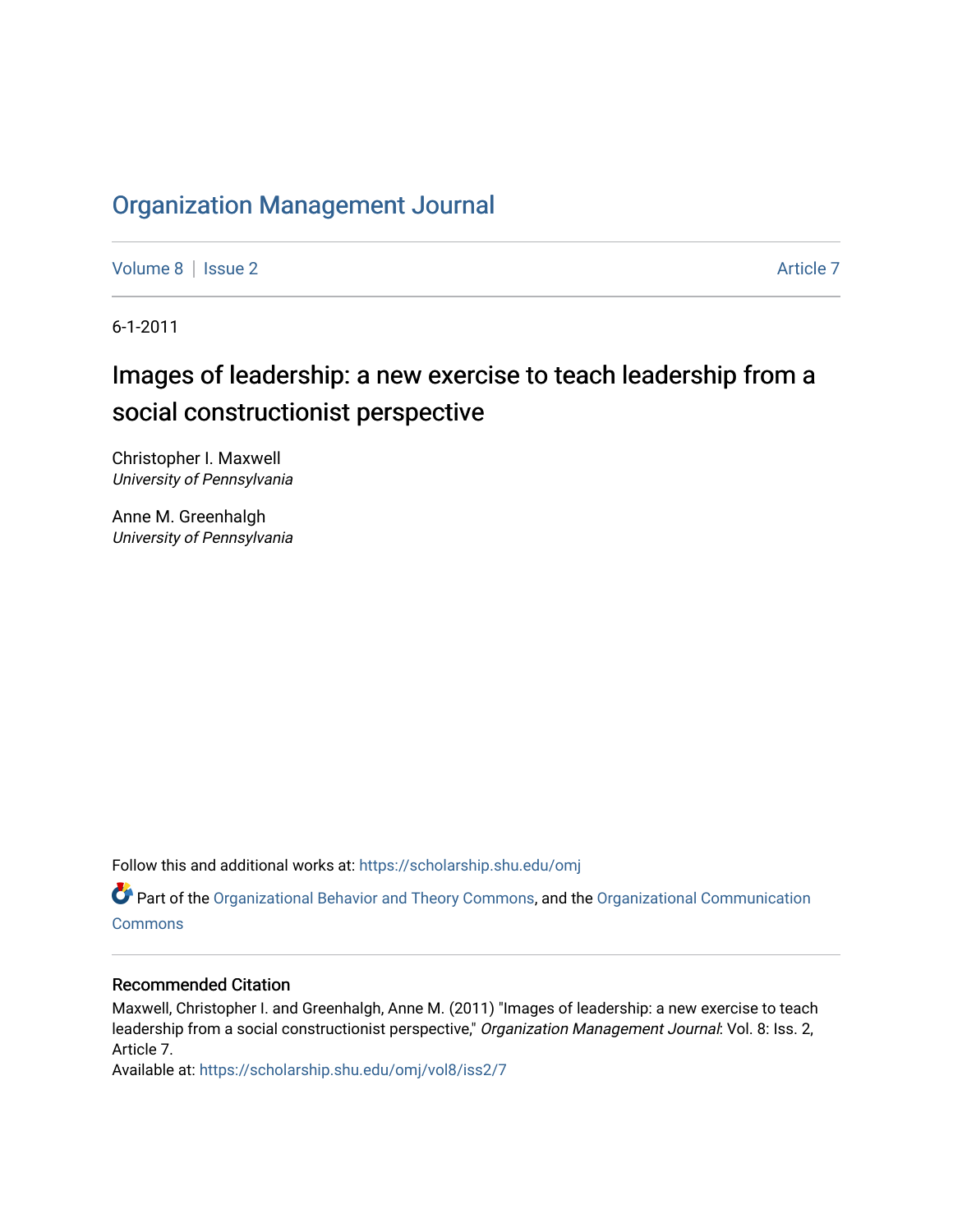Teaching & Learning

# Images of leadership: a new exercise to teach leadership from a social constructionist perspective

Christopher I. Maxwell and Anne M. Greenhalgh<sup>†</sup>

The Wharton School of the University of Pennsylvania, Philadelphia, PA, USA

Correspondence: Christopher I. Maxwell, The Wharton School of the University of Pennsylvania, G47 Jon M. Huntsman Hall, 3730 Walnut Street, Philadelphia, PA 19104-6340, USA. Tel: 215-898-0284; Fax: 215-573-2291; E-mail: maxwellc@wharton.upenn.edu

TPlease note that both authors contributed equally to this work.

#### Abstract

Adopting a social constructionist approach to the teaching of leadership, we asked students in a required course in management to find or create and submit a digital image that captures leadership as they see it. Our intention was to help students understand their own perceptions of leadership and to see how their perceptions compare to those of others. We have run this exercise for the last 10 years (2000–2009), and to date we have collected 5037 digital images. These images are used throughout the course to demonstrate the relevance of the subject, to enrich the discussion of leadership theories, to help embed the teaching, and to illuminate classroom exercises and team project work. This social constructionist approach aligns the course's philosophical stance on leadership with its pedagogy. In addition, this approach has allowed us to capture students' collective lay theory of leadership which offers a valuable counterpoint to extant theories of leadership. Moreover, this approach lends further support to the use of a socially constructed approach to leadership education.

Organization Management Journal (2011) 8, 106–110. doi:10.1057/omj.2011.15

Keywords: leadership; management education; digital images; social construction



Organization Management **I**ournal

#### Introduction

This paper makes a contribution to the literature about teaching leadership by outlining a new approach grounded in the social constructionist perspective.<sup>1</sup> In the body of this paper, we describe a new teaching technique based on the identification and analysis of student-selected digital images of leadership in a required undergraduate management class at the Wharton School of the University of Pennsylvania. Over the course of 10 years (2000–2009), students were asked at the start of the course to provide an image that represented leadership as they see it. During this period, over 5000 images were uploaded by students into an electronic archive. We call this initiative the *Images of Leadership* project (http://www .wharton.upenn.edu/learning/images\_of\_leadership.cfm). This project has provided us with a diverse and growing array of images that enhance class discussion of key topics and readings and provide stimuli for exercises and project team work. In the following pages, we identify the theoretical underpinnings of our pedagogical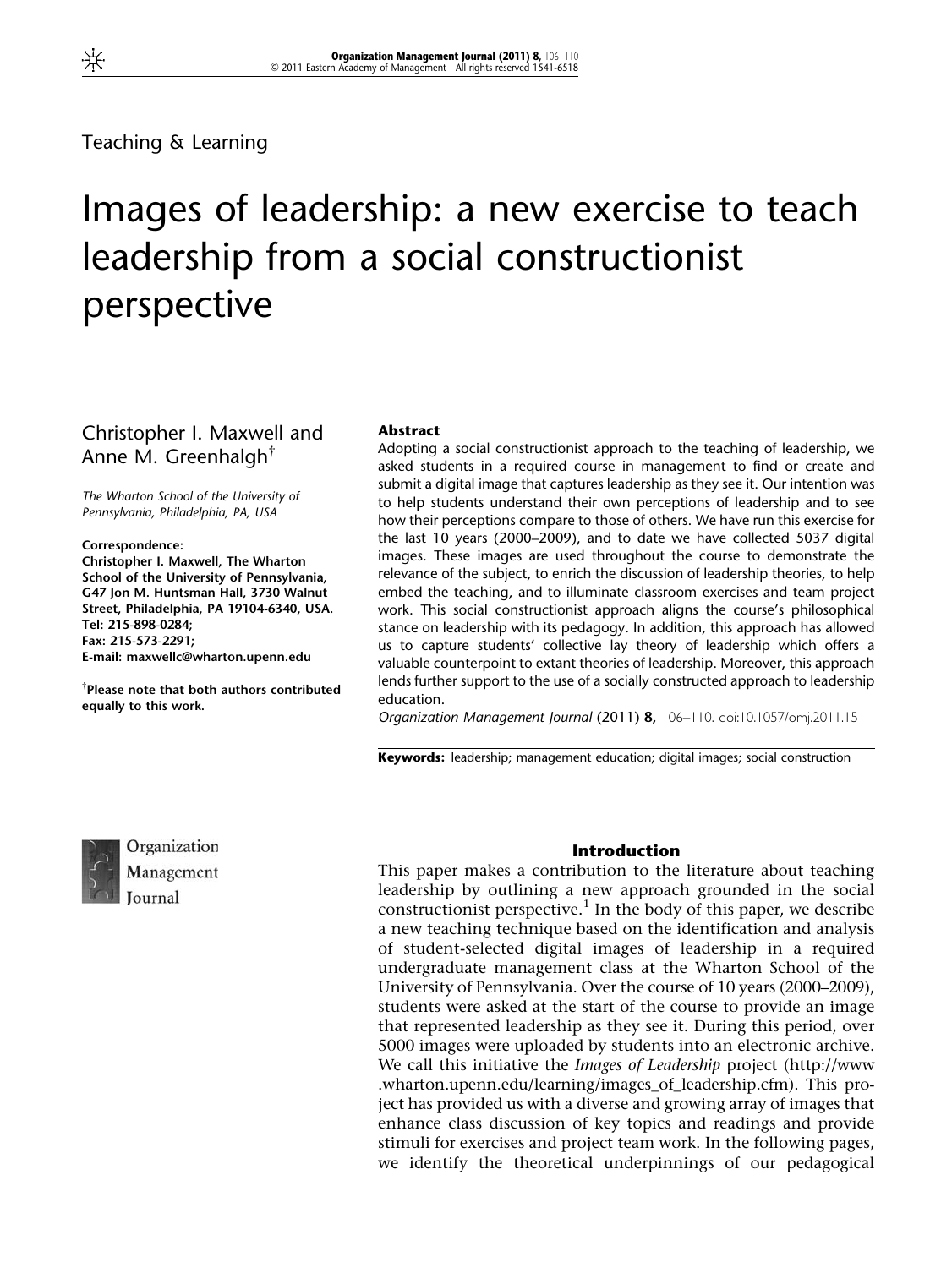approach and explore the use of images of leadership as a teaching and learning device in the classroom.

#### Socially constructed theories and leadership education

The social constructionist approach to leadership holds that leadership is a property of observers rather than leaders. In short, leadership is in the eye of the beholder, not an innate characteristic of individuals (Fairhurst and Grant, 2010). Grint (1997), using the term 'constitutive' approach for the social constructionist perspective, captures the essence of the approach well. He says that much of what we appreciate as leadership is a consequence of various accounts and interpretations, rather than a consequence of objective or rational analysis. Grint (2000) further suggests that leaders actively shape our interpretation of the environment, challenges, goals, competition, and strategy. Leadership, according to Grint, is essentially a social phenomenon; leaders must construct an imaginary community that followers want to join. Since all accounts of leadership are derived from linguistic reconstructions, constructionism rejects the idea of objective accounts and favors the importance of community narrative or myth.

For Fairhurst (2009), expressing leadership is a matter of negotiating meaning. She observes that context is multi-layered, co-created, contestable, and locally achieved, and she argues that communication is more than an act of transmission; it is about the construction and negotiation of meaning. In much the same spirit, Grint (2005: 1471) comments, "the book is never closed, but permanently open to contestation." Ford and Lawler (2007: 419) argue that examining the social construction of leadership requires us to consider how relationships are described and understood by the individuals involved, using their own language and conversation. In their words, "encouraging dialogue to examine leadership provides a means of discerning the meanings that individuals attribute to relationships and to leadership."

Although usually deployed as a critical perspective on traditional approaches (for example, trait, contingency, and situational approaches to leadership; Grint and Jackson, 2010), constructionism can also be used as an approach to teaching leadership (Billsberry, 2009). Billsberry (2009) acknowledges that leadership is a contested construct and makes a clear case for the adoption of a socially constructed approach to leadership education. According to him, a major advantage of a socially constructed theory is that it avoids problems such as disagreements about definitions and offers instructors an opportunity to align theory with pedagogical practice. Instructors may use alternative teaching methods, film clips for example, to help students realize and define their own understanding of leadership. Students become valued observers of leadership in action, and the practice gives value to students' interpretations and assessments of leadership. Language becomes an essential medium; through discussion and debate, perceptions and understanding of leadership surface. In this way, the essential aims of leadership education are to help students understand their own definitions and experiences of leadership in context (Billsberry, 2009).

#### Images of Leadership project

In the teaching approach we describe in the remainder of this paper, we have adopted a social constructionist approach to leadership. Although we felt obligated to review traditional theories of leadership, we wanted to juxtapose these against our students' lay theories of leadership. Most important, we wanted to elicit the lay theories before the course began so that the students were not 'tainted' by hearing about other theories of leadership. Then, throughout the course, we wanted to give students opportunities to see how their own lay theories of leadership were changed and shaped by course readings and activities. In this way, students were exposed to course concepts, and they were able to explore the relevance of these concepts to themselves.

For most people, lay theories of leadership are only roughly formed. Few people have a clear idea about how they define leadership. This is particularly the case when young students have not had any formal training in leadership. Asking them to define their understanding of leadership is reliant on consciously held thoughts and denies unconsciously held perceptions. To address this issue, we used a projective device that captures a general sense of the concept when full description is problematic (Billsberry et al., 2005). In our course, we asked our students to choose or create an image that best captures leadership for them and then to upload the image to a website. With their posted images as a point of reference, students can subsequently explore how their lay theories of leadership change or explain their reactions to the leadership theories presented in the course.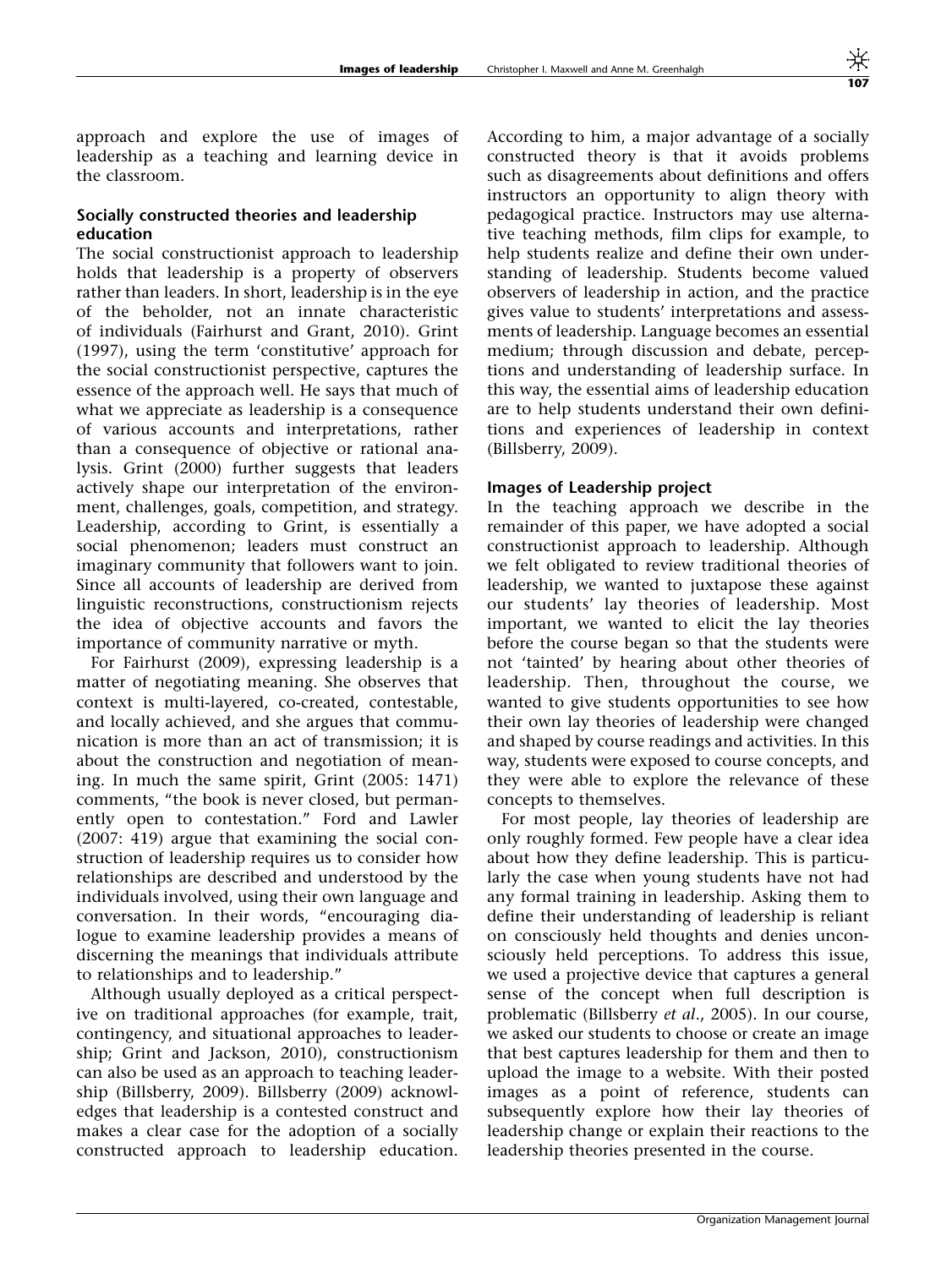Participants. All 5037 first-year undergraduate students enrolled during the falls of 2000–2009 in a required management foundation course, Leadership and Communication in Groups, participated in this project. The typical class is comprised of approximately 540 first year undergraduate students with an average age between 18 and 19 years old; 61% are male, 43% identify themselves as multicultural, 83% are domestic students, and 17% are international.

Course description. The primary objectives of the course are to strengthen each student's ability to exercise leadership through service, to speak and write persuasively, and to work collaboratively with a diverse group of individuals. The course is highly experiential, using role plays, simulations, and team project work in the field. The teaching philosophy broadly adopts a social constructionist approach by relying on student experience before formal instruction. The use of images as a teaching device allows us to give students' lay theories a prime place in the classroom.

Use of digital images in the classroom. The five hundred or so images posted at the onset of the semester by each year's class serve as the archive of images for that class. Each participant is asked to complete a required online consent form before selecting and uploading an image to our secure website. All images include the source URL and any available copyright information. Each student's image remains posted and unaltered in the archive, and students revisit and re-think their image periodically throughout the course.

Reflections on the use of these images in the classroom. In the following paragraphs, we give several illustrations of the way we have come to use student images over the past 10 years, including one recent innovation.

On the very first day of class, instructors typically ask students to sit in project teams of approximately 10 students, discuss the images they created or selected, and give the reasons for their choice. As each student expresses the meaning that his or her image holds, the team members listen for common themes. Then, we ask each team to select one image that team members would like to present as emblematic of the values they aspire to keep as they work together throughout the semester. A typical emblematic image is that of geese flying in formation. This image appeals to students because they say that that the 'V' formation evokes the idea of working both separately and interdependently. After teams discuss their aspirational images in the front of the class, the class as a whole considers these images against the backdrop of a reading such as "The Work of Leadership" (Heifetz and Laurie, 1997). Instructors might use the image of the flock of geese to highlight the authors' notion that "A leader, from above or below, with or without authority, has to engage people in confronting the challenge, adjusting their values, changing perspectives, and learning new habits" (emphasis ours). The process of selecting one representative team image requires students to engage in a conversation about their own perceptions of leadership in relationship to the perspectives of authors in the field; moreover, the process establishes a starting point for subsequent discussions about leadership.

Since the fall of 2008, we have augmented the first assignment by asking our students to tag their image with the three words they see as most emblematic. Now instructors can automatically retrieve and display these word tags in order of frequency. Out of 555 images and essays posted in the fall of 2009, the three most popular tags were respect, courage, and passion. As instructors meeting our students for the first time, we knew that any discussion of leadership should take into account these qualities if we wanted to reflect a perspective on leadership commonly held by the students enrolled in our course.

At key intervals throughout the semester, we ask students to re-examine their original images and tags and add new classifications of their image from a menu of choices taken from assigned readings and survey instruments. For example, last fall, after students read Goleman's discussion of styles in Leadership that gets results (2000), students logged back into the website and selected one of the six styles that best related to their image (either "authoritative," "affiliative," "democratic," "coaching," "pace-setting," or "coercive"). Instructors were able to launch class discussion by pulling up an image. For example, the image of Otto von Bismarck, the Prussian statesman, was tagged by one student as "coercive" because he saw Bismarck's style as highly directive and autocratic. Instructors were able to contrast that image with another, perhaps, the famous painting of "Liberty Leading the People" that another student tagged as "authoritative" because Liberty pulls her followers along saying, in effect, come follow me, the defining expression of authoritative leadership.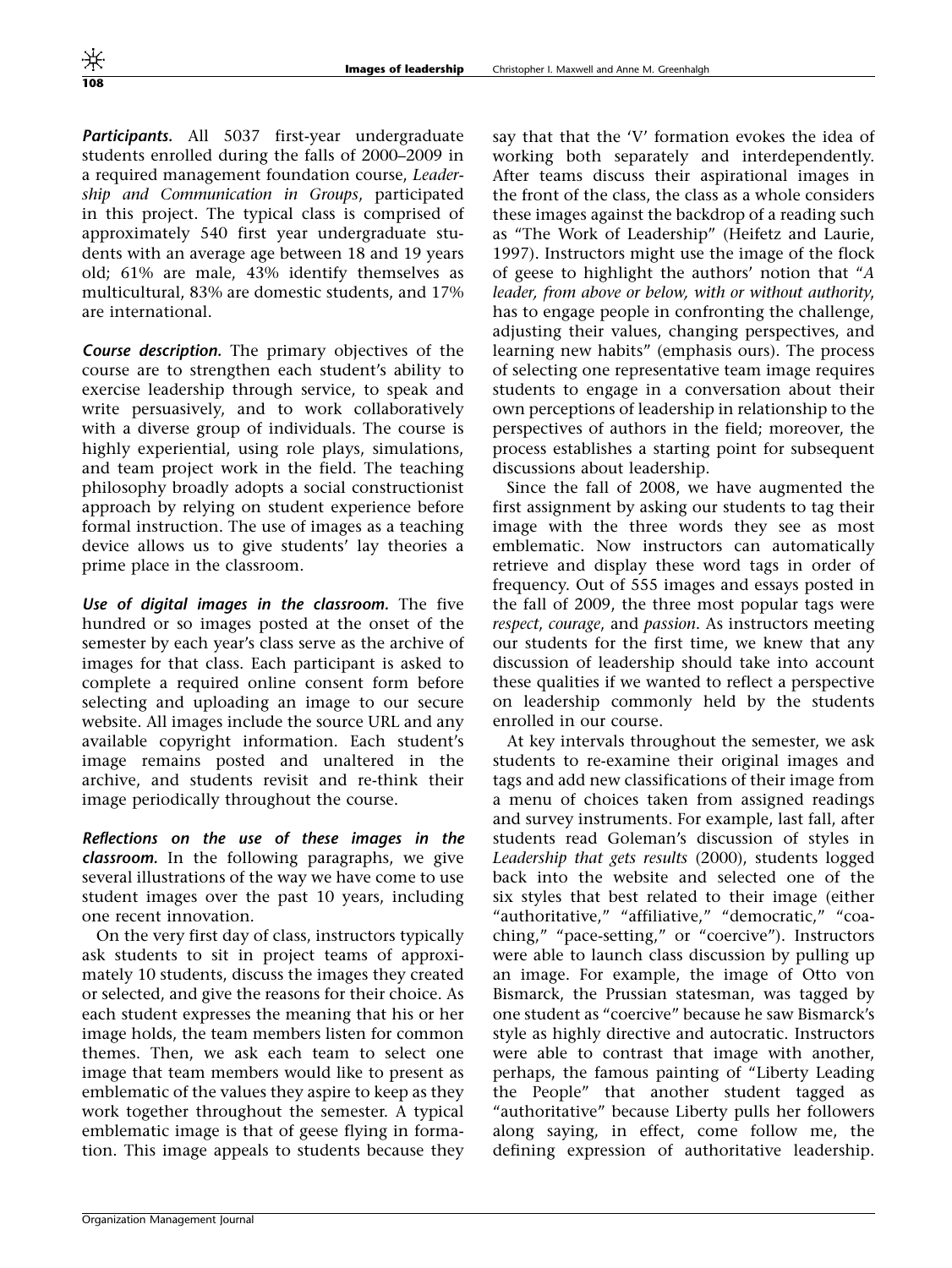The iterative process of re-reading and re-classifying images allows students to reconsider their initial perceptions in the context of their ongoing dialogue about leadership.

Towards the end of the term, instructors ask the students to assess their performance as a team and to consider the distribution of particular roles in their groups. Using McCann and Margerison's (1989) template of work role preferences as a vehicle for discussion, we ask students to place their images of leadership on the team management wheel; that is, under one of the categories "Explorer," "Organizer," "Controller," or "Adviser" on the perimeter or "Linker" at the center. For example, a student selecting astronaut Neil Armstrong as the original image of leadership might place this image under the heading Explorer. Once everyone in the team has placed images on the wheel, team members compare their ideal roles with reality and consider the following questions: What preference have they demonstrated thus far in the semester? What changes might they make to balance the team in the eleventh hour of the term? Once discussion of individual roles is complete, we ask teams to return to the emblematic image they selected at the start of the semester and to consider whether team members made their aspirations a reality. If the emblematic image was a flock of geese, did team members make separate and interlocking contributions to their team project?

Over the last 2 years, we have concluded the course by sorting all of the tagged images in real time and conducting a dramatic unmasking of the data in the classroom to show how the class as a whole had retagged their initial images in light of the readings and instruments. The process of tagging and subsequent retagging allows students to reconsider and reframe their image in the context of the ongoing dialogue about leadership and to share their reformulation with the rest of the class. With each subsequent re-tagging of the images, the class begins to see the emergence of a dynamic and collective picture of leadership; in other words, a 'socially' constructed picture of leadership. Table 1 summarizes the course concepts, corresponding assigned readings and survey instruments, highlighting the dominant tags selected by 555 students taking the course during the fall 2009 semester.

Taken as a whole, the snapshot of leadership portrayed by the fall 2009 class reveals that the primary quality of leadership is bravery and courage. The dominant temperament or personality profile is guardian, known for cooperative actions and concrete language. The salient leadership behavior is expressing authority. The main leadership style, authoritative, pulls others along by saying, in effect, "Come follow me." The top negotiating style is collaborative, taking into account the interest of self and others. And the most preferred work role is that of the visionary and explorer. Seeing this picture of leadership develop over the semester, individual students can reflect on whether their images reflect their aspirations or the way they enact leadership. They can also compare and contrast their aspirations and expressions of leadership with those of the community as a whole. The process repeats itself term after term inasmuch as each new class uploads fresh images to the website and gradually establishes its own collective view of leadership.

#### Conclusion

Using the images of leadership exercise in our class helps make the study of leadership relevant and plays to the technological aptitude of students today. It is important to note, however, that making use of this exercise does not require technology and the kind of elegant website we have been fortunate enough to use. Students can create or download images and bring a printout to class, use pictures from a magazine, or do impromptu sketches on the spot. Whether high- or low-tech, the images of leadership exercise starts with

Table 1 Course concepts, sources, and dominant tags selected by 555 students, fall 2009.

| Dominant tag                                                                                                             |
|--------------------------------------------------------------------------------------------------------------------------|
| VIA character strengths survey<br>Bravery $(n=109)$                                                                      |
| Guardian $(n=286)$<br>Kiersey temperament sorter                                                                         |
| Control $(n=272)$                                                                                                        |
| Authoritative ( $n=222$ )                                                                                                |
| Thomas-Kilmann Conflict Mode Instrument<br>Collaborating $(n=335)$<br>McCann and Margerison (1989)<br>Explorer $(n=164)$ |
| Goleman (2000)                                                                                                           |